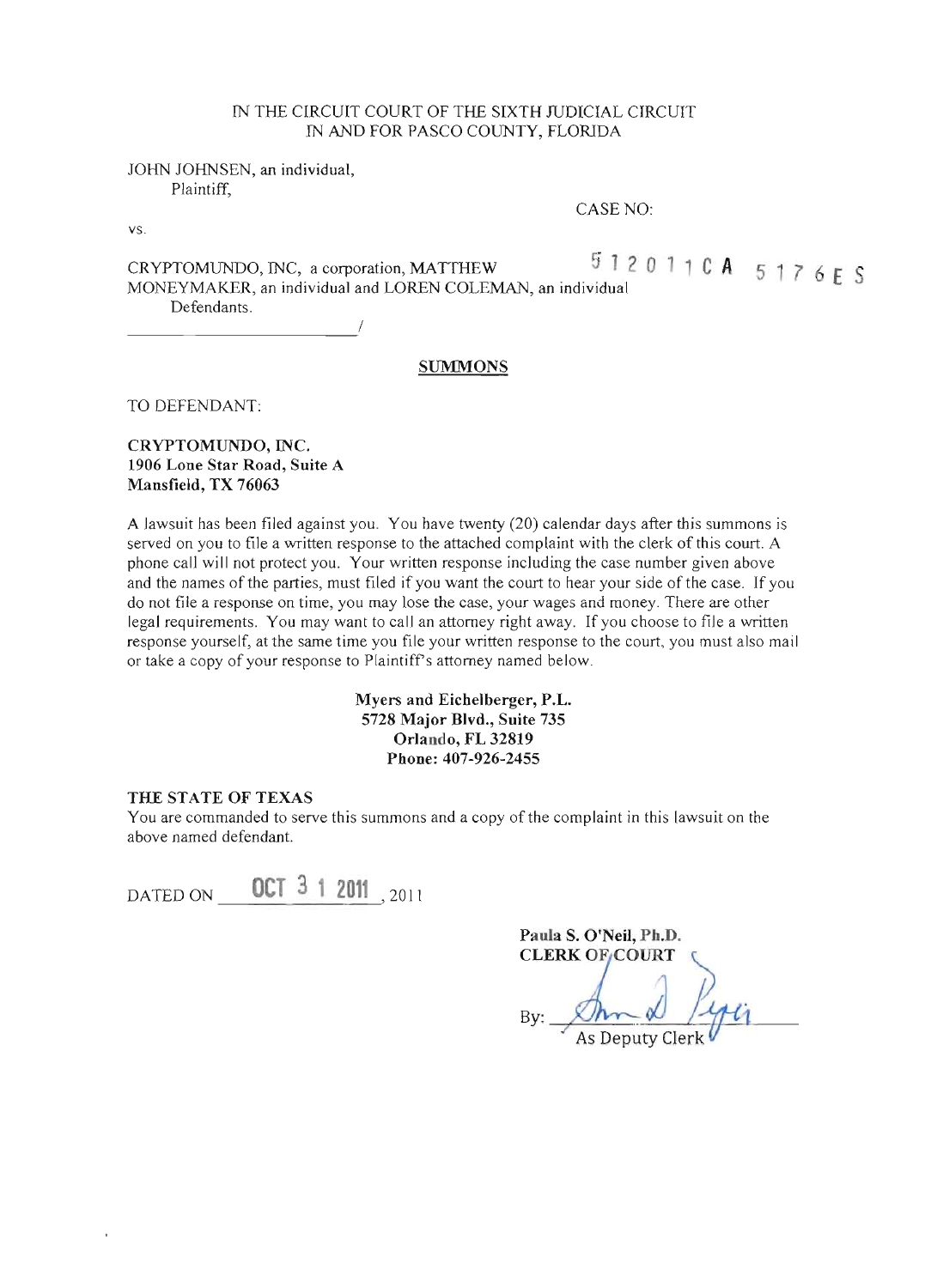# IN THE CIRCUIT COURT OF THE SIXTH JUDICIAL CIRCUIT IN AND FOR PASCO COUNTY, FLORIDA

# JOHN JOHNSEN, an individual,

Plaintiff, Case No.:

vs. **h1201 CA 5176£5**

MATTHEW MONEYMAKER, an individual, LOREN COLEMAN, an individual, and CRYPTOMUNDO, INC., a foreign corporation,

Defendants.

*D*efendants.

# COMPLAINT FOR DAMAGES

1. Plaintiff, JOHN JOHNSEN ("Plaintiff"), by and through his undersigned counsel, brings this complaint against Defendants: MATTHEW MONEYMAKER, LOREN COLEMAN, and CRYPTOMUNDO, INC. and allege as follows:

# **INTRODUCTION**

2. This complaint seeks damages against Defendants for defamation.

# PARTIES

- 3. Plaintiff is an individual who resides in the State of Florida, and who is currently domiciled in Pasco County, Florida.
- 4. Defendant Matthew Moneymaker ("Defendant Moneymaker") is an individual; and it is upon information and belief that Defendant Moneymaker currently resides in the State of California. Defendant Moneymaker has conducted business in Florida, and currently solicits from Florida residents money via internet.
- 5. Defendant Loren Coleman ("Defendant Coleman") is an individual; and it is upon information and belief that Defendant Coleman currently resides in the State of Maine. Defendant Coleman currently solicits from Florida residents money via internet.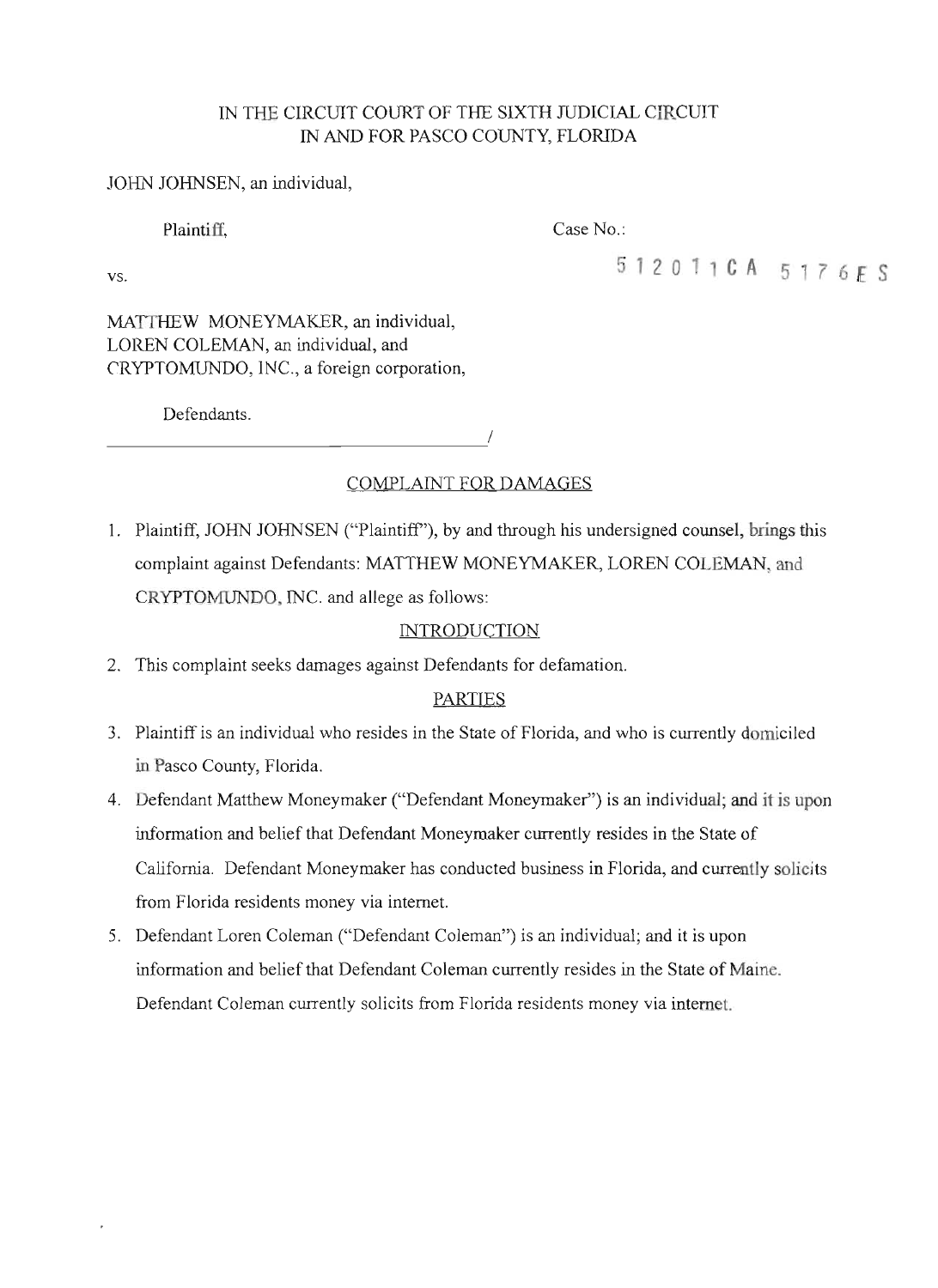6. Defendant Cryptomundo, Inc. ("Defendant Cryptomundo") is a foreign corporation; and it is upon information and belief that Defendant Cryptomundo is incorporated under the laws of Texas. Defendant Cryptomundo currently solicits from Florida residents money via internet.

#### JURISDICTION AND VENUE

- 7. Jurisdiction is proper in this Court because the amount in controversy exceeds Fifteen Thousand Dollars (\$15,000.00) exclusive of interest and costs.
- 8. Venue is proper in Pasco County because the causes of action accrued in herein.

## COUNT I-DEFAMATION

## (DEFENDANT MONEYMAKER)

- 9. Plaintiff alleges and incorporates the allegations set forth in paragraphs 1 through 8 and hereby incorporates them into this cause of action by reference.
- 10. This is an action for defamation against Defendant Moneymaker.
- 11. Defendant Moneymaker is in the business of making excursions in different national forests for the purposes of conducting certain "cryptozoological" research, specifically for the purposes of finding "bigfoot." Defendant Moneymaker charges attendees of such *excursions*  money for the right to attend such excursions.
- 12. On or about February 15,2005 Defendant Moneymaker conducted such an excursion in Ocala National Forest, which excursion Plaintiff attended.
- 13. On or about June 8, 2011, Defendant Moneymaker published an inaccurate recitation of his interactions with Plaintiff, during a wildlife expedition in the Ocala National Forest. During this characterization of Defendant Moneymaker's interactions with Plaintiff, Defendant Moneymaker defamed Plaintiff by stating that Plaintiff was mentally ill and by accusing Plaintiff of carrying firearms into the Ocala National Forest.
- 14. Defendant Moneymaker published these comments on the website www.cryptomundo.com, a forum for members of the cryptozoological community. See Exhibit 1.
- 15. The statements disseminated by Defendant Moneymaker were defamatory in nature because they depicted Plaintiff as a crazy, delusional man who carries firearms into national forests, and is "not in the same reality as the rest of us," to quote from Defendant Moneymaker.
- 16. The allegations contained in Defendant Moneymakre's publication are false.

ï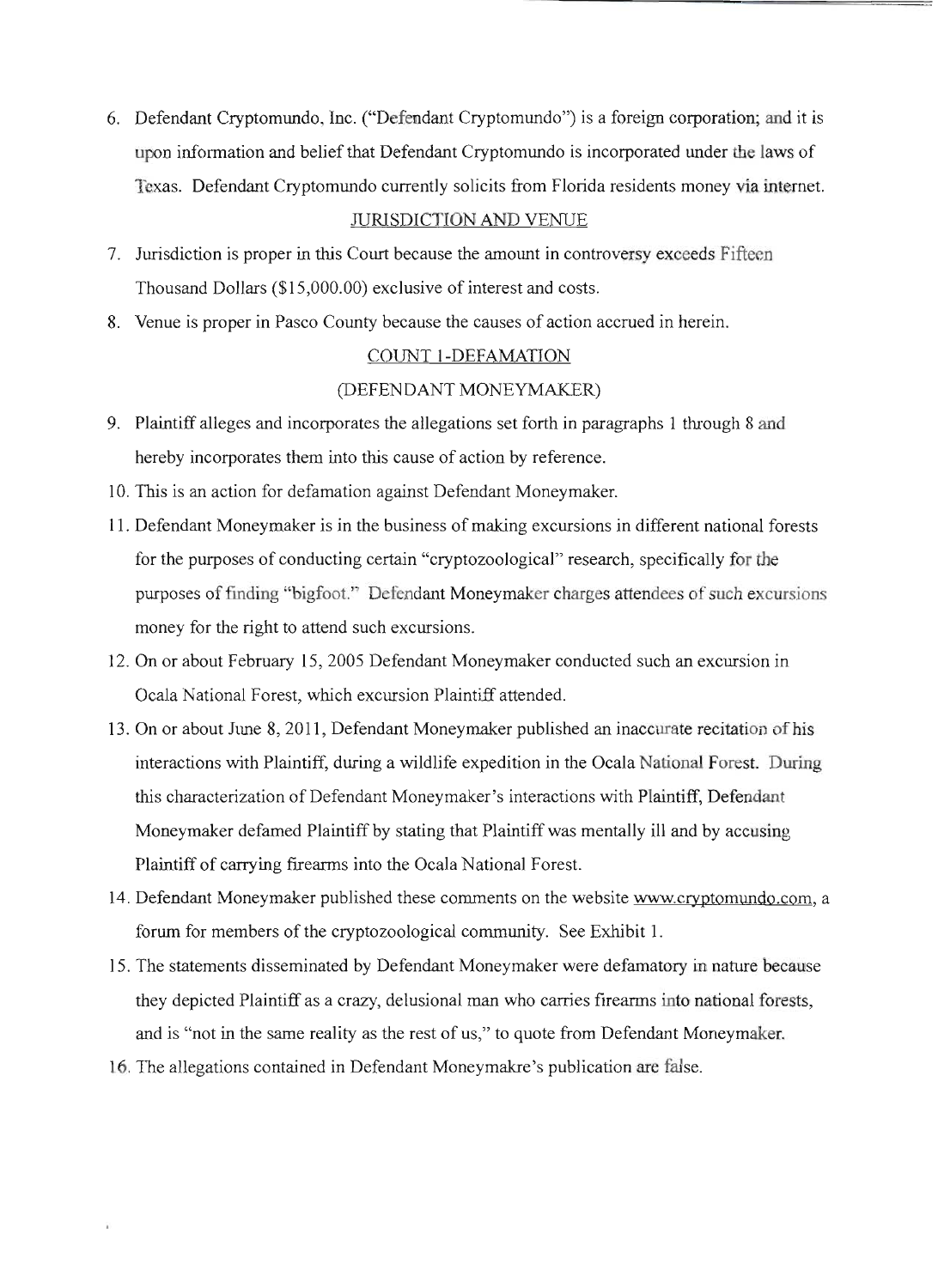- 17. Defendant Moneymaker acted with negligence with regard to his characterization of Plaintiff's mental health and with regard to whether Plaintiff had committed a felonious offense.
- 18. Plaintiff suffered damages due to the fact that Defendant accused Plaintiff of unstable mental health and of the felonious offense of carrying a frrearm into the Ocala National Forest.

**WHEREFORE,** Plaintiff requests judgment against Defendant Moneymaker for damages, including but not limited to liquidated and actual damages, costs, interest, attorney's fees, and prays for such other relief in equity which this Court deems just and proper.

#### COUNT II-DEFAMATION

### (DEFENDANT COLEMAN)

- 19. Plaintiff alleges and incorporates the allegations set forth in paragraphs I through 18 and hereby incorporates them into this cause of action by reference.
- 20. This is an action against Defendant Coleman for defamation.
- 21. On or about June 10, 2011 Defendant Coleman, a director of Defendant Cryptomundo, published a recitation of Defendant Moneymaker's interactions with Plaintiff, during a wildlife expedition in the Ocala National Forest. During this characterization of Defendant Moneymaker's interactions with Plaintiff, Defendant Moneymaker defamed Plaintiff by stating that Plaintiff was mentally ill and by accusing Plaintiff of carrying firearms into the Ocala National Forest.
- 22. Defendant Coleman published these comments on the website www.cryptomundo.com. a forum for members of the cryptozoological community. See Exhibit 1.
- 23. The allegations contained in Defendant Coleman's publication are false.
- 24. Defendant Coleman acted with negligence by publishing Defendant Moneymaker's characterizations of Plaintiff.
- 25. Plaintiff has suffered damages due to the fact that Defendant Moneymaker and Defendant Coleman accused Plaintiff of unstable mental health and of the felonious offense of carrying a firearm into the Ocala National Forest.

**WHEREFORE,** Plaintiff requests judgment against Defendant Coleman for damages, including but not limited to liquidated and actual damages, costs, interest, attorney's fees, and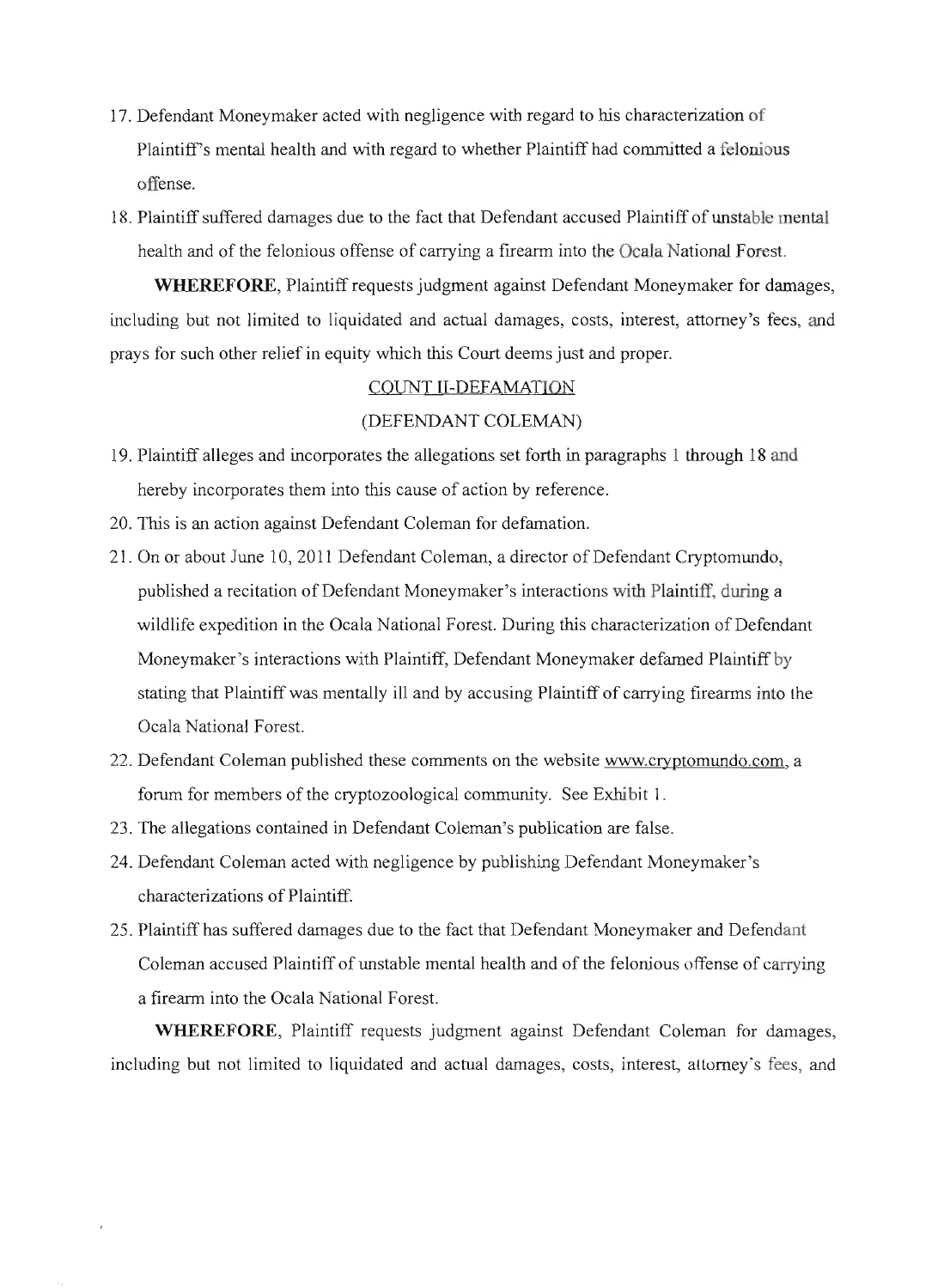prays for such other relief in equity which this Court deems just and proper.

# COUNT III-DEFAMATION (DEFENDANT CRYPTOMUNDO)

- 26. Plaintiff alleges and incorporates the allegations set forth above in paragraphs 1 through 25 and hereby incorporates them into this cause of action by reference.
- 27. On or about June 10, 2011 Defendant Cryptomundo, published a recitation of Defendant Moneymaker's interactions with Plaintiff, during a wildlife expedition in the Ocala National Forest. During this characterization of Defendant Moneymaker's interactions with Plaintiff Defendant Moneymaker defamed Plaintiff by stating that Plaintiff was mentally ill and by accusing Plaintiff of carrying firearms into the Ocala National Forest.
- 28. Defendant Cryptomundo published these defamatory statements on its website www.cryptomundo.com, a forum for members of the cryptozoological community. See Exhibit 1.
- 29. The allegations contained in Defendant Cryptomundo's publication are false.
- 30. The statements disseminated by Defendant Moneymaker, Defendant Coleman and Defendant Cryptomundo were defamatory in nature because they depict Plaintiff as a crazy, delusional man who carries firearms into a national forest and is "not in the same reality as the rest of us," to quote from Defendant Moneymaker.
- 31. Defendant Cryptomundo acted with negligence in regard to the characterizations of the Plaintiff.
- 32. Plaintiff has suffered damages due to the fact that he was accused of a felonious offense of carrying a firearm into the Ocala National Forest.

**WHEREFORE,** Plaintiff requests judgment against Defendant Cryptomundo for damages, including but not limited to liquidated and actual damages, costs, interest, attorney's fees, and prays for such other relief in equity, including but not limited to transfer or any and all domain names associated with Defendant Cryptomundo, which this Court deems just and proper.

#### DEMAND FOR JURY TRIAL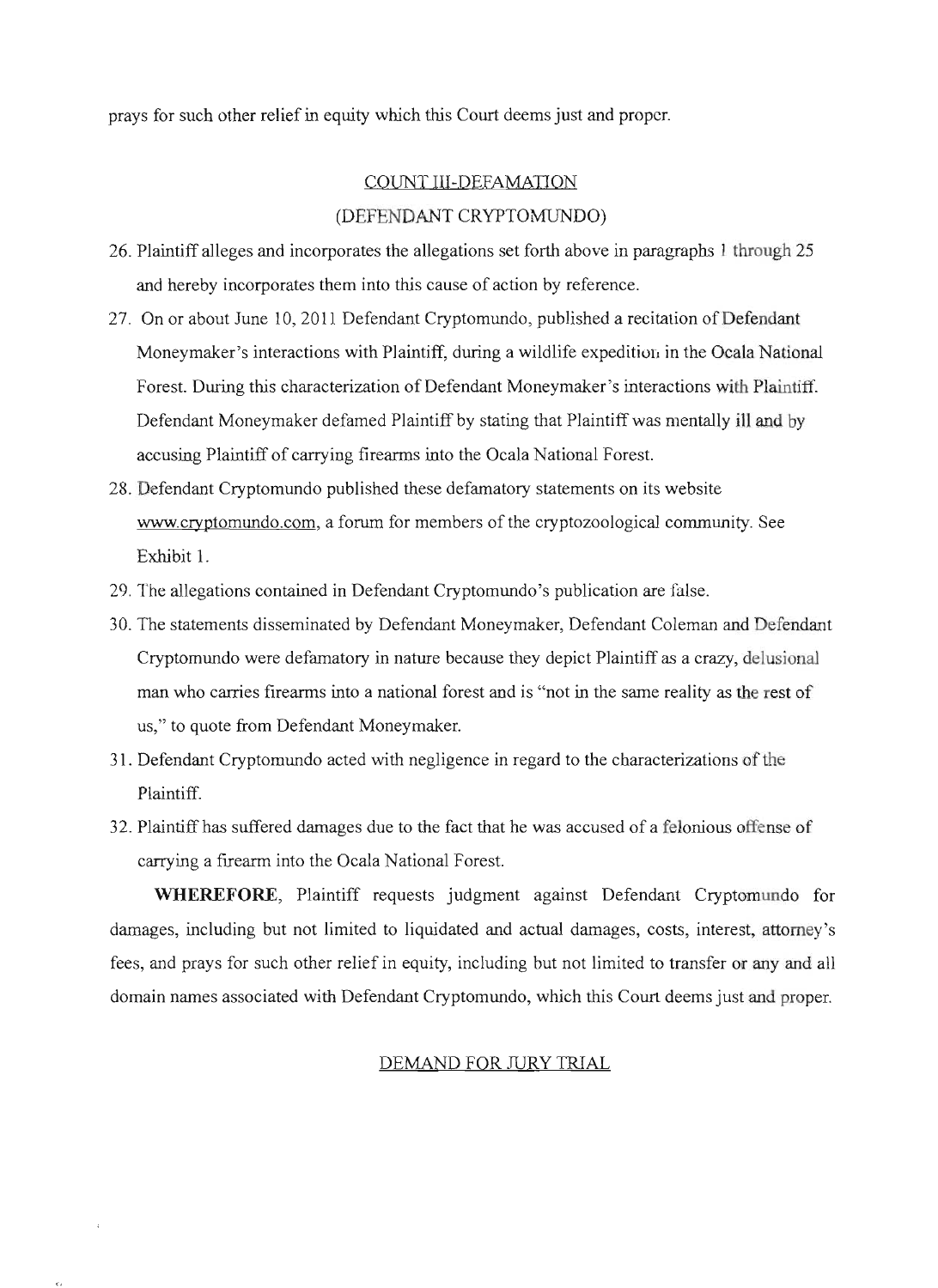Plaintiff demands a jury trial of all issues so triable.

 $\bar{z}$ 

Dated: October  $\cancel{\mathscr{Z}}$  5, 2011

ä

E-Mail: adam@themeAawFirm $\lambda$ MYERS & EICHELBERGER, P.L. Adam G. Russo, Esq. Florida Bar Number: 84633 Attorneys for Plaintiff 5728 Major Boulevard Suite 735 Phone: 407-926-2455 Facsimile: 407-536-4977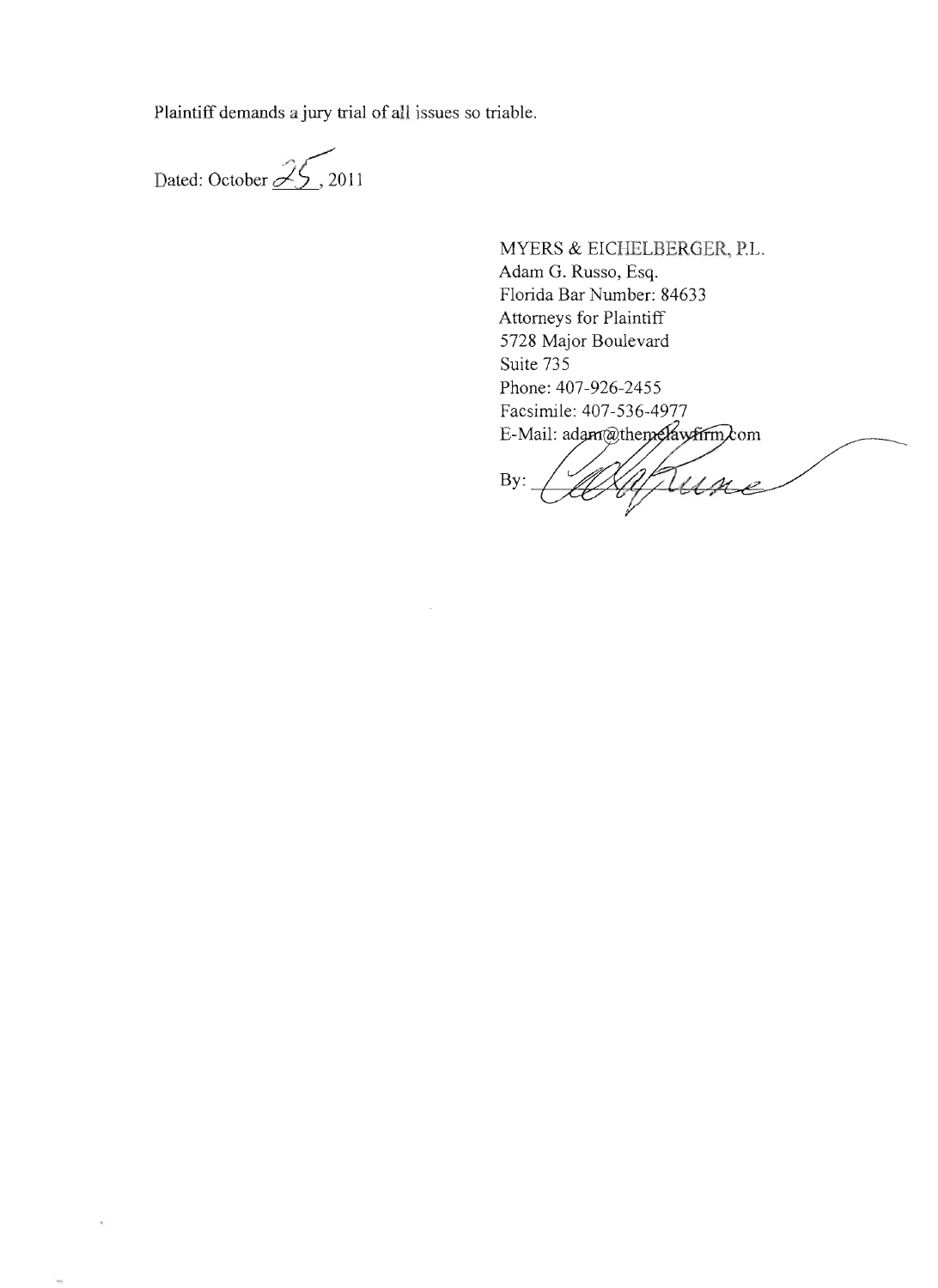# **Cryptomundo** for Bigfoot, Lake Monsters, Sea Serpents and More



# BRFO's Moneymaker vs Grendel Film's Johnsen

Posted by: Loren Coleman on June IOrh,20J I

Is the truth out there, or is it hidden in the forest known as *argumentum ad hominem?* 

Okay, sometimes it is necessary to read folks' comments straight from their own brains to try to comprehend the basis of their thoughts. Without editing (except for typos), without moderation, and raising them to the level of a blog entry, here are the thinking, moniker-labeling, and debating that is occurring between the BRFO's Matt Moneymaker vs Grendel Film's John Johnsen.

Stay tuned for next Sunday-Monday, after the next installment of *Finding Bigfoot,* for more examinations of the series. But in the meantime, take a look at the continuing interactions between these two gentlemen. as freely sent for publication to Cryptomundo. But remember, the comments expressed in these exchanges do not reflect the opinions of this blogger, the founder/owner of Cryptomundo, or the management. They are shared here for educational purposes into the thoughrs of these individuals.

+++++

John Johnsen of Grendel Films writes on June 8th, 201 I at 1:42pm:

#### *Mr. Moneymaker,*

I find it hard to sympathize with you over the editing practices of Discovery Communications. It seems that *you were once part ofanother show that started out justfine* , *then fell victim to "reality tactics" to gather more viewers. That show was Mysterious Encounters on the defunct OLN. Autumn Williams was an original cast member and under the first producer/director the show had promise, in my opinion. But a short time into the first season, you appeared. And, according to my personal phone conversation with you, you were*  assigned the task of creating friction between you and Williams. That, and the tactics of the new producer, *stOle every bit ofthe credibility that show had. You were a part ofthat, sir, yet now you are playing as a "vicrim" ofeditors at Animal Planet. Pardon me* if J*don't buy that.!* had *a personal experience with you and the BFRO in the winter of2005 in Ocala Florida. You invited me there, but although I signed the quasi· LegaL forms required, you never asked me for a dime, which, frankly I didn't expect as I was under the impression that the BFRO was a volunteer service organization. Prior to that experience! would have given you the benefit ofevery doubt. But, after wimessing the mismanagement (in my opinion) ofthat expeditiori and listening to several people who confided in me the fact that they felt "ripped Off" it dawned upon me what you and your BFRO were really after. Money, sir, not the truth.* J *can produce a witness that was told by you on an expedition, after he offered alternate explanations for sights and sounds, that he was"bad for business" and asked to Leave. So ifyou want the people here or anywhere to hold anything you say as the truth, perhaps a soul searching is in order. What goes around comes around, sir. Perhaps the worm has started to turn.*